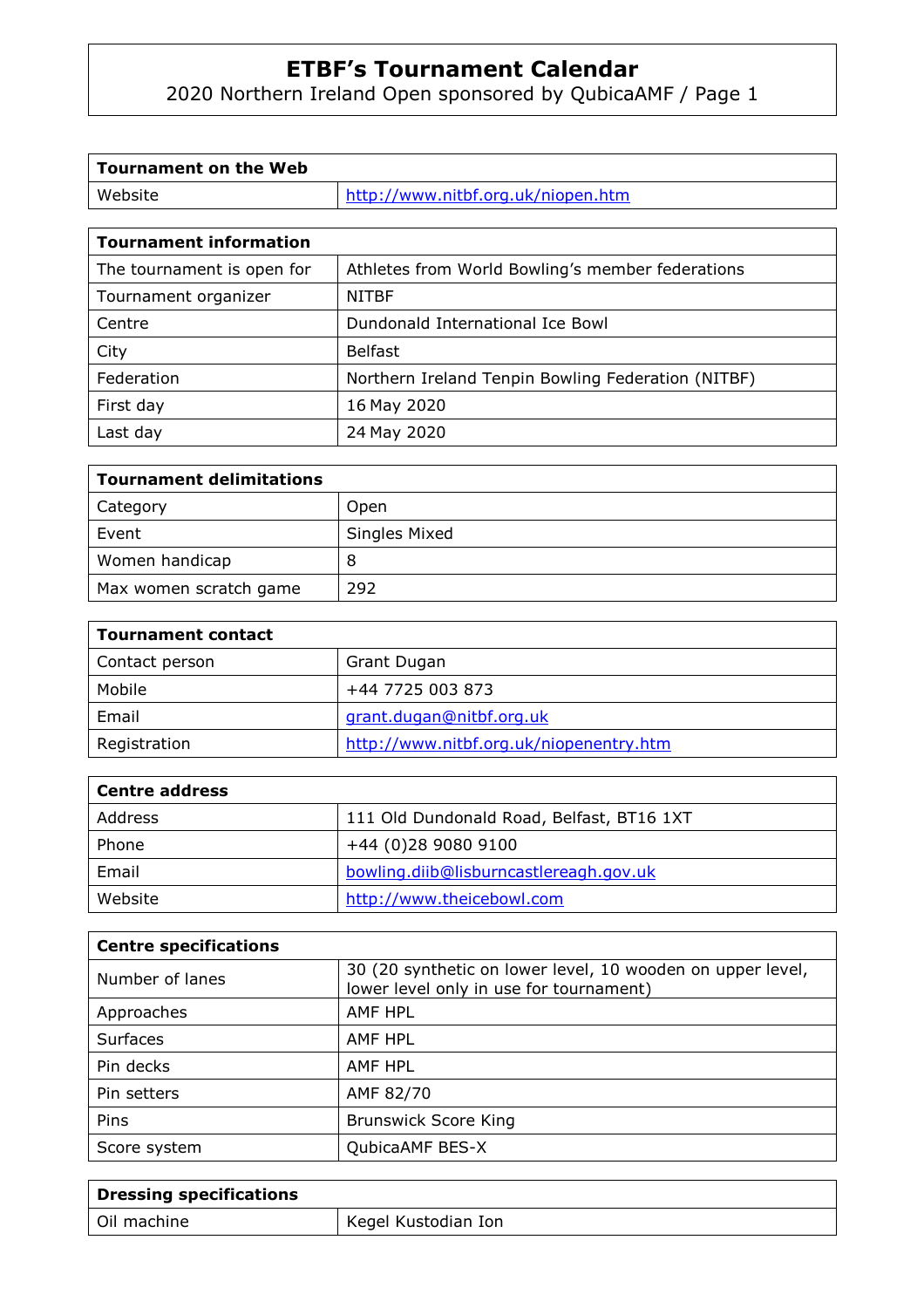2020 Northern Ireland Open sponsored by QubicaAMF / Page 2

| Oil                 | Kegel Navigate  |
|---------------------|-----------------|
| Cleaner             | Kegel Defense-C |
| Pattern prepared by | <b>NITBF</b>    |
| Dressing done by    | Centre          |

| <b>Prize money specifications</b> |                                                                 |
|-----------------------------------|-----------------------------------------------------------------|
| Prize fund status                 | Conditional (1 <sup>st</sup> Place Guaranteed Minimum of £1000) |
| Calculation method                | Pending on entries received (See examples)                      |
| Tax on prizes                     | No                                                              |
| Tax rule                          | No                                                              |

| Prize money expressed in £          |                                        |                                         |                                       |                                              |
|-------------------------------------|----------------------------------------|-----------------------------------------|---------------------------------------|----------------------------------------------|
| <b>Position</b>                     | 80 Entries and<br><b>40 Re-entries</b> | 100 Entries and<br><b>50 Re-entries</b> | 120 Entries<br>and 60 Re-en-<br>tries | <b>150 Entries</b><br>and 75 Re-en-<br>tries |
| Position 1                          | 1250                                   | 1500                                    | 1700                                  | 2000                                         |
| Position 2                          | 850                                    | 1000                                    | 1200                                  | 1400                                         |
| Position 3                          | 650                                    | 750                                     | 850                                   | 950                                          |
| Position 4                          | 550                                    | 650                                     | 750                                   | 850                                          |
| Position 5                          | 450                                    | 550                                     | 650                                   | 750                                          |
| Position 6                          | 400                                    | 500                                     | 600                                   | 700                                          |
| Position 7                          | 350                                    | 450                                     | 550                                   | 650                                          |
| Position 8                          | 300                                    | 400                                     | 500                                   | 600                                          |
| Position 9                          | 220                                    | 250                                     | 300                                   | 400                                          |
| Position 10                         | 195                                    | 225                                     | 260                                   | 350                                          |
| Position 11                         | 170                                    | 200                                     | 235                                   | 325                                          |
| Position 12                         | 160                                    | 175                                     | 210                                   | 300                                          |
| Position 13                         | 150                                    | 150                                     | 175                                   | 250                                          |
| Position 14                         | 140                                    | 140                                     | 165                                   | 240                                          |
| Position 15                         | 130                                    | 130                                     | 155                                   | 230                                          |
| Position 16                         | 120                                    | 120                                     | 140                                   | 200                                          |
| Position 17                         | 110                                    | 110                                     | 130                                   | 190                                          |
| Position 18                         | 100                                    | 100                                     | 120                                   | 180                                          |
| High Game<br>(Male)                 | 100                                    | 100                                     | 100                                   | 100                                          |
| <b>High Game</b><br>(Female)        | 100                                    | 100                                     | 100                                   | 100                                          |
| High 4 Game<br>Series (Male)        | 100                                    | 100                                     | 100                                   | 100                                          |
| High 4 Game<br>Series (Fe-<br>male) | 100                                    | 100                                     | 100                                   | 100                                          |
| <b>Total GBP</b>                    | 6695                                   | 7800                                    | 9090                                  | 10965                                        |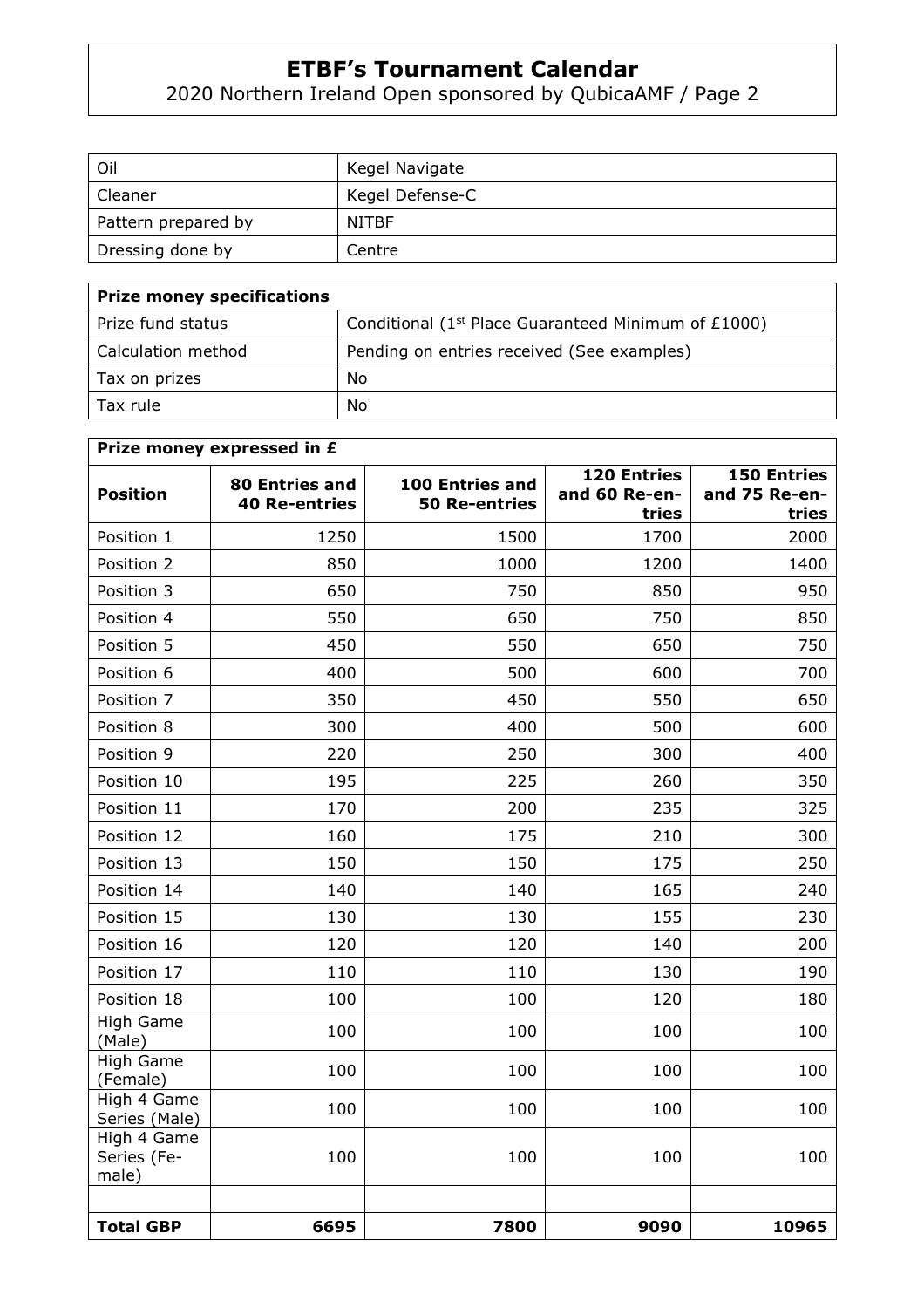2020 Northern Ireland Open sponsored by QubicaAMF / Page 3

#### **Tournament format**

#### **Qualifying Round**

Qualification will be over 8 games (2 series of 4 games).

4-game re-entries (unlimited, subject to availability) will be possible in order to replace the lower of the initial two series, providing the re-entry score is higher than said initial series. If not, the initial series total will be retained. The higher of the initial two series must be retained for the qualification total. Re-entry reservations will be taken on a first-come, firstserved basis, with waiting lists made where necessary. Ladies bonus 8 pins per game.

#### **Final Step 1**

The Top 36 athletes after qualifying will progress to Final Step 1 (Pinfall totals carry forward) and play a further 4 games. The Top 18 athletes overall combined pinfall totals will progress to Final Step 2. Ladies bonus 8 pins per game.

#### **Final Step 2**

The Top 18 athletes will contest a further 4 games, with the Top 8 overall combined pinfall totals progressing to Final Step 3. Ladies bonus 8 pins per game.

#### **Final Step 3**

The Top 8 will then compete a 5-Frame Game round robin final with position round to determine the winner as the athlete with the largest overall combined pinfall and bonus total following completion of the position round match. Bonus points awarded as follows: win is 30, draw is 15, loss is 0. There will be no ladies bonus awarded on the 5-Frame Games in this Final Step.

#### **Tournament tie rules**

In the event of a tie in Qualifying, Final Step 1 or Final Step 2, the athlete with the highest last game shall take the highest position. If a tie still exists, then the athlete with the highest penultimate game shall take the higher position, and so on until the tie is broken.

In the event of a tie following Final Step 3, a one ball roll off on a full set of pins will be played, repeated until the tie is broken.

| Lane assignments and lane movements |                                                                                                  |  |
|-------------------------------------|--------------------------------------------------------------------------------------------------|--|
| Lane draws                          | Randomly done by the organiser, then according to qualify-<br>ing positions in following rounds. |  |
| Athletes per pair in squads         | 2 to 4 per pair depending on squad sizes                                                         |  |
| Frequency of movement               | After each game                                                                                  |  |
| Movement method                     | Left lane moves left, right lane moves right                                                     |  |
| Number of lanes to move             | 2 to 4 depending on squad sizes                                                                  |  |

| <b>Booking policies</b>    |                                                                                                             |
|----------------------------|-------------------------------------------------------------------------------------------------------------|
| Booking restriction before | None (In the event that squads are oversubscribed, primary<br>entries will take precedence over re-entries) |
| Booking restriction during | None                                                                                                        |
| Total number of bookings   | Unlimited                                                                                                   |
| Booking cancellations      | Possible                                                                                                    |
| Registration deadline      | 20 minutes before squad times                                                                               |